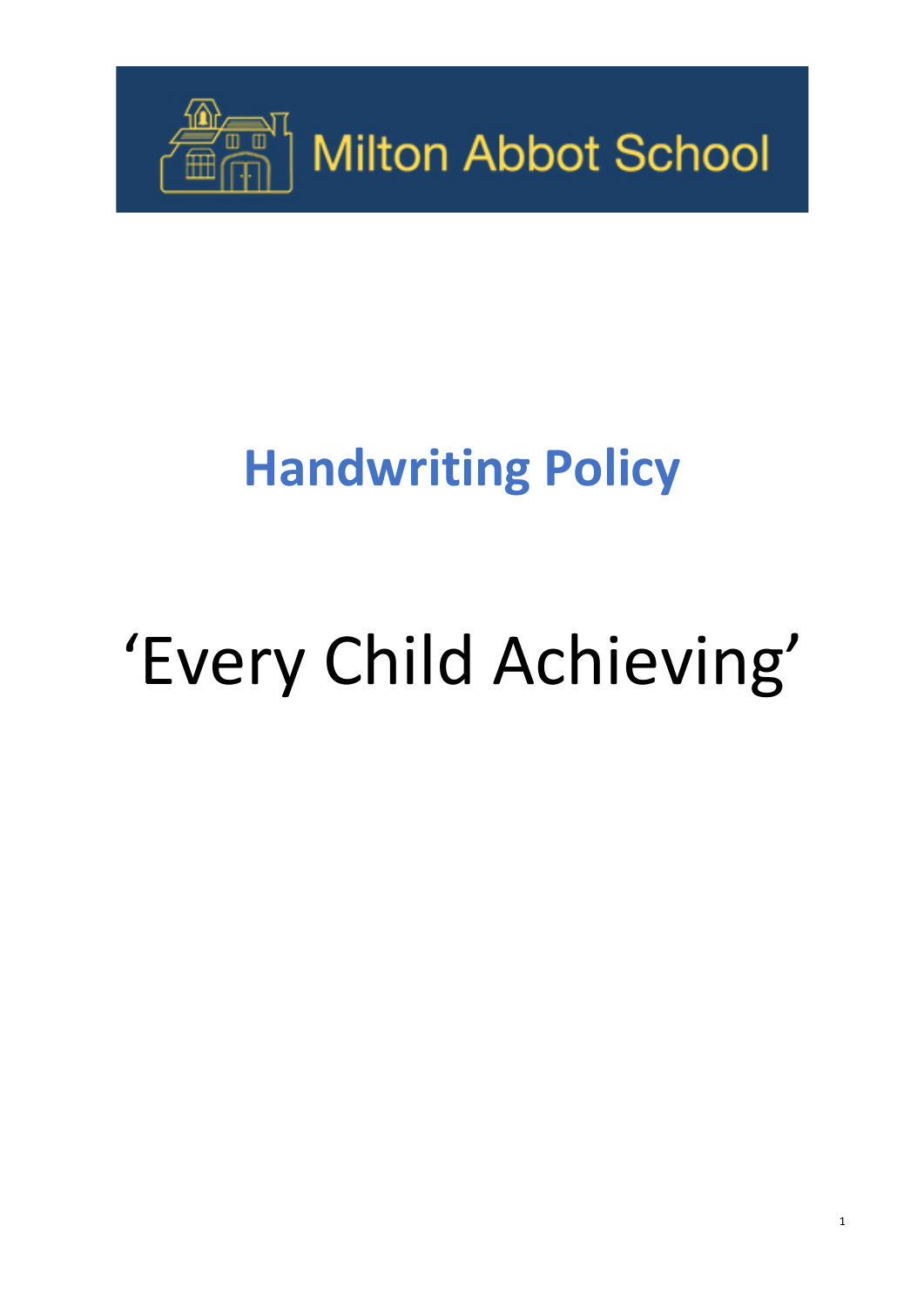# **HANDWRITING POLICY – MILTON ABBOT PRIMARY SCHOOL**

**This document has been written in conjunction and under the umbrella of our whole school English Writing Curriculum Plan. Handwriting is a 'Golden Block' at Milton Abbot School, meaning it is an essential skill requiring regular and determined teacher/pupil focus.**

Handwriting is a skill which, like reading and spelling, affects written communication across the Curriculum. Children must be able to write with ease, speed and legibility. Cursive handwriting teaches pupils to join letters and words as a series of flowing movements and patterns, which can also aid spelling recall. Handwriting skills should be taught regularly and systematically.

# **Aims:**

At Milton Abbot Primary School our teaching aim for handwriting is to ensure pupils:

- Learn and use the correct pencil grip and body posture in the first instance or one that is appropriately effective and comfortable
- Achieve a neat, legible style with correctly formed letters in accordance with the cursive font. All abilities, barriers and needs will be overcome with teaching support and the correct apparatus as required.
- Develop flow and speed.
- Eventually produce the letters automatically and in their independent writing.

To achieve these aims, the following principles are followed:

# **Teaching and Learning: Quality First Teaching is always our greatest and most inspiring tool**

- Handwriting begins with the effective development of fine and gross motor skills, which begins through various and precisely chosen activities in our Foundation Unit.
- Pupils should experience coherence and continuity in learning and teaching across the school.
- Pupils will develop a recognition and appreciation of pattern and line and be given support in finding a comfortable grip.
- Pupils will understand the importance of clear and neat presentation to communicate meaning clearly.
- All pupils will be encouraged to take pride in the presentation of their work and therefore study handwriting with a sense of enjoyment and achievement.
- Pupils will be supported in developing correct spelling quickly through a multi-sensory approach to handwriting.
- Pupils will be shown how to be able to write 'quickly' to aid self-expression, creativity and to demonstrate an imagination across the curriculum and for a range of different purposes.
- Teachers will encourage pupils to use their skills with confidence and pride in real life situations by modelling writing at each opportunity along with a range of shared strategies.

# **Knowledge, Skills and Understanding**

**Early Years:** Children will take part in activities to develop their fine and gross motor-skills and recognition of patterns, for example, to form letters using their index finger in sand or using paint. Children should begin to learn how to correctly hold a pencil and then how to use a pencil; holding it effectively to form recognisable letters most of which are correctly formed. They should be given the opportunities to develop their handwriting, using the precursive style, to their full potential at that age. This will require a range of regular writing opportunities on an informal and more formal basis. Children will learn letter formations using RWI ditties to support letter formation recall. These letters will be non-cursive (see below).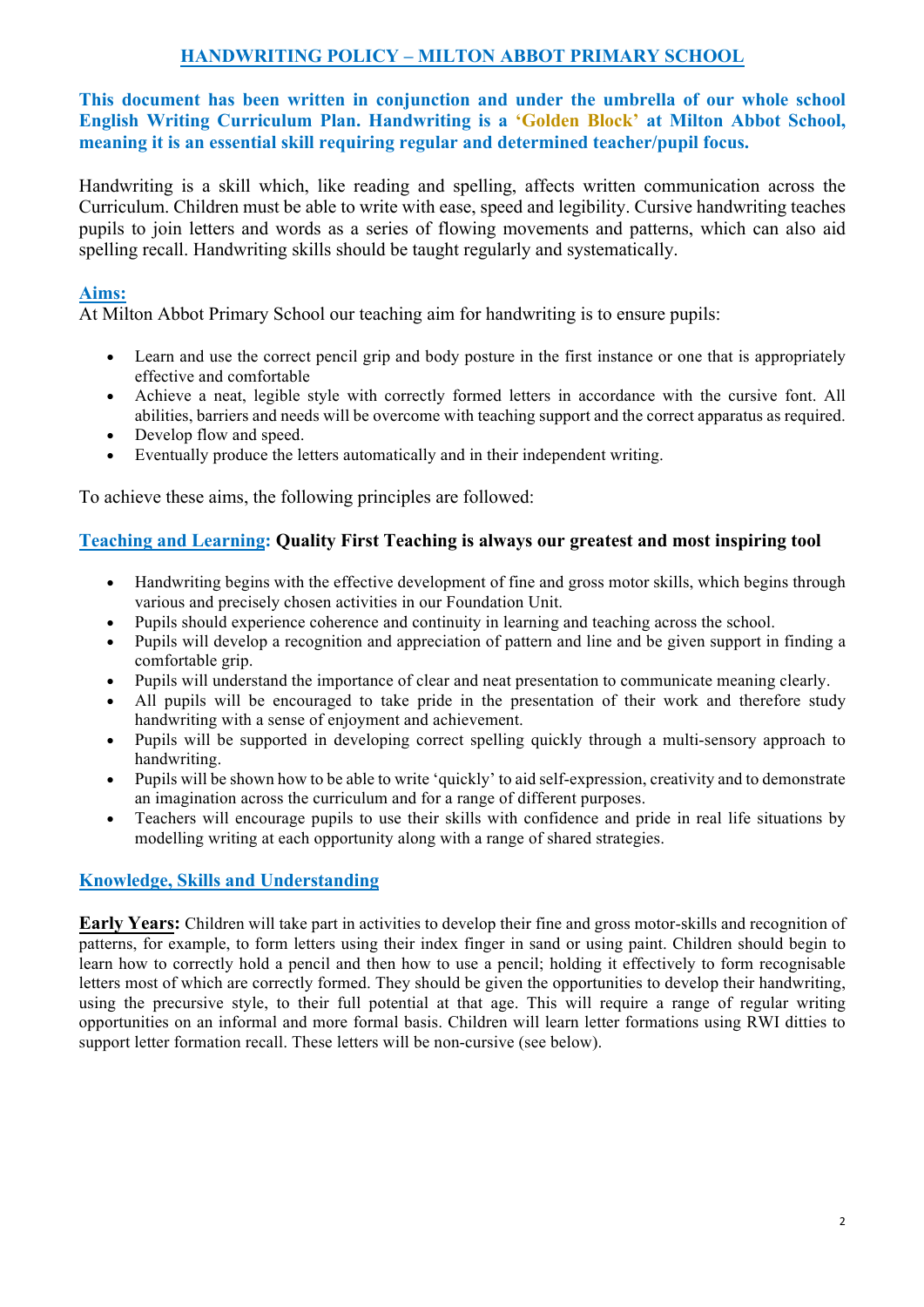# HANDWRITING PHRASES FOR HELPING YOUR CHILD TO FORM LETTERS

This works best if your child practises for a short time every day.

- 1. Show the picture side and air-write as you say the phrase.
- 2. Ask your child to practise in the air with you.
- 3. Using a sharp pencil and sat at a table, encourage your child to have a go.
- 4. Praise your child for their efforts.
- m Maisie, mountain, mountain
- round the apple, down the leaf  $\mathbf{a}$
- slither down the snake  $\overline{\phantom{0}}$
- $\mathsf{d}$ round his bottom, up his tall neck and down to his feet
- t down the tower, across the tower
- î. down the body, dot for the head
- down Nobby, over his net n
- down the plait and over the pirate's face p
- round her face, down her hair and give her a curl q
- all around the orange  $\Omega$
- $\mathsf{C}$ curl around the caterpillar
- k down the kangaroo's body, tail and leg
- down and under, up to the top and draw the puddle  $\mathbf{u}$
- b down the laces to the heel, round the toe
- f down the stem and draw the leaves
- e lift off the top and scoop out the egg
- T down the long leg
- h. down the head to the hooves and over his back
- down his back and then curl over his arm r
- down his body, curl and dot Ť
- $\overline{V}$ down a wing, up a wing
- down a horn, up a horn and under his head u
- W down, up, down, up
- Z zig-zag-zig
- round her head, up past her earrings and down her hair a
- down the arm and leg and repeat the other side X

**Key Stage 1:** Children will continue to develop fine and gross motor-skills with a range of multi-sensory activities. Handwriting should be discussed within and linked to phonics sessions and phases within RWI (see above). Teachers and support staff continue to guide children on how to write letters correctly, using a comfortable and efficient pencil grip. Children should now be leaving spaces between words accurately and when ready in Year 2, are expected to be writing with a blue pen. Year 1 children will continue to practise non-cursive formation. In Year 2, children will learn how to join letters in a cursive formation (see below) and will have regular discrete handwriting sessions.

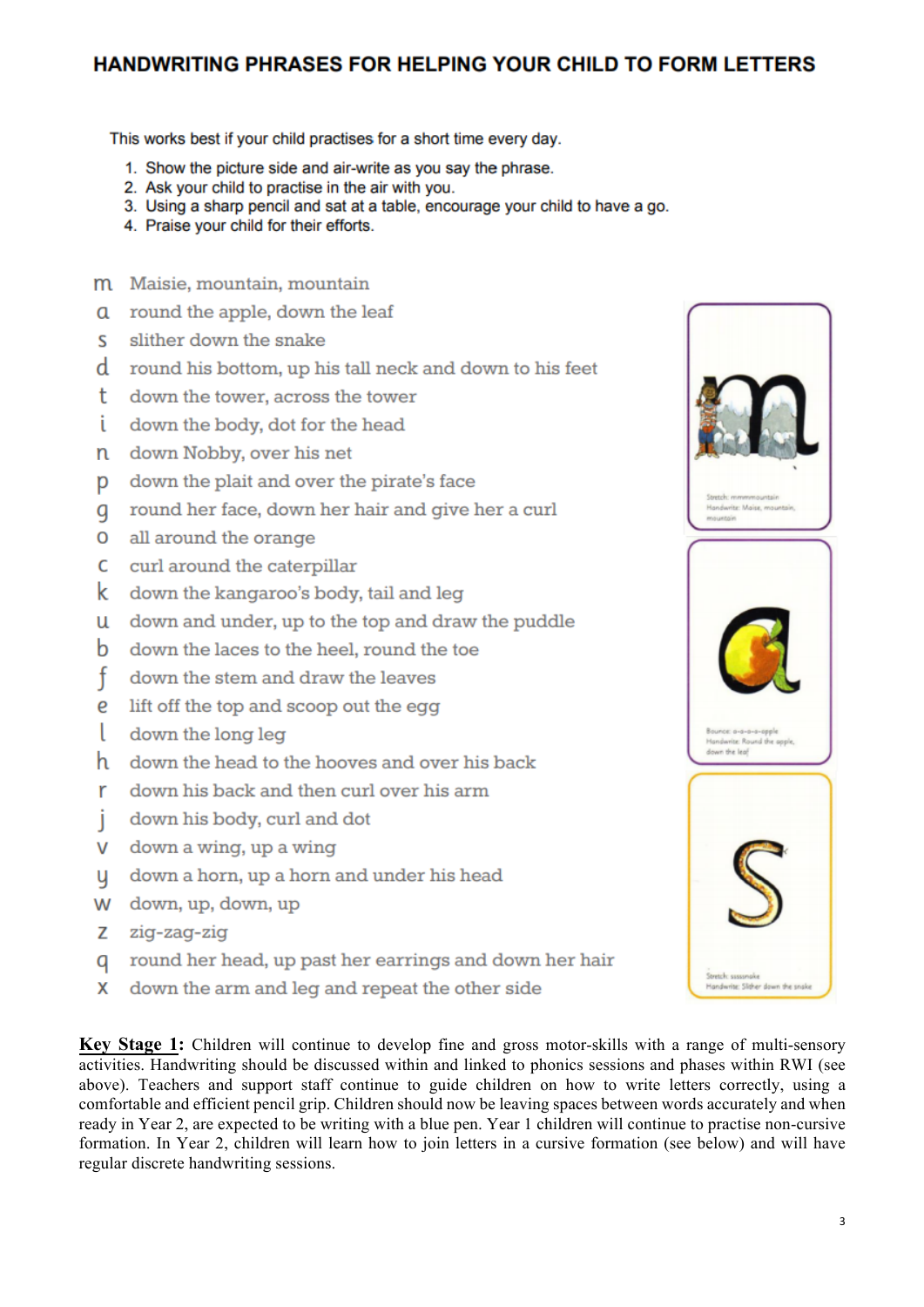# **By the end of Key Stage 1, children will be able to write legibly, using upper and lower-case letters appropriately and correct spacing between words using a cursive style and as detailed below**:

## Curly Caterpillar Letters

a lead up, rock back, lead on c lead up, rock back d lead up, rock back, three quarter up, three quarter back, lead on o lead up, rock back, loop round, lead on g lead up, rock back, drop down, loop round q lead up, rock back, drop down e lead up, loopdeloop s lead up, curly-wurly, lead on f lead up, three quarter line (with a hat), drop down, three quarters, loop to lead on

![](_page_3_Figure_3.jpeg)

![](_page_3_Figure_4.jpeg)

![](_page_3_Picture_5.jpeg)

![](_page_3_Picture_6.jpeg)

# **Ladder Letters**

l lead up, three quarter line, drop down, lead on i lead up, drop down, lead on. Dot j lead up, drop down, three quarters, loop round, lead on t lead up, three quarter line, drop down, lead on. Cross over u lead up, smile, lead on y lead up, drop down, smiley, drop down, loop

## **One Armed Robot Letters**

m lead up, drop down, over the hill, over the hill, lead on n lead up, drop down, over the hill, lead on r lead up, drop down, back up, lead on with a hat b lead up, three quarter line, drop back down, pop, lead on h lead up, three quarter line, drop down, over the hill, lead on k lead up, three quarter line, drop down, pop, lead on p lead up, drop down, three quarters, back up, pop, lead on

#### **Zig Zag Letters**

v lead up, zig zag, lead on w lead up, down, up, down, up, lead on x lead up, backwards c, forwards c z lead up, zig, zag, zog

**Key Stage 2:** During this stage, the children will write with a blue writing pen. The children will continue (where appropriate) to have direct teaching and regular practice of handwriting. We aim for them to develop a clear, fluent style and by the end of Year 6 be able to adapt their handwriting for the different purposes, such as: a neat, legible hand for finished, presented work and a faster script for note making and even capital letters for dramatic effect or emphasis. Those who continue to write in an illegible script will receive rapid intervention and home learning tasks will be offered. In agreement with parents, it may be necessary for a pupil with needs or barriers to complete their written tasks on a laptop, so that their composition skills can be developed. The expectation is for practice to continue in recognition of the importance of handwriting as a life skill.